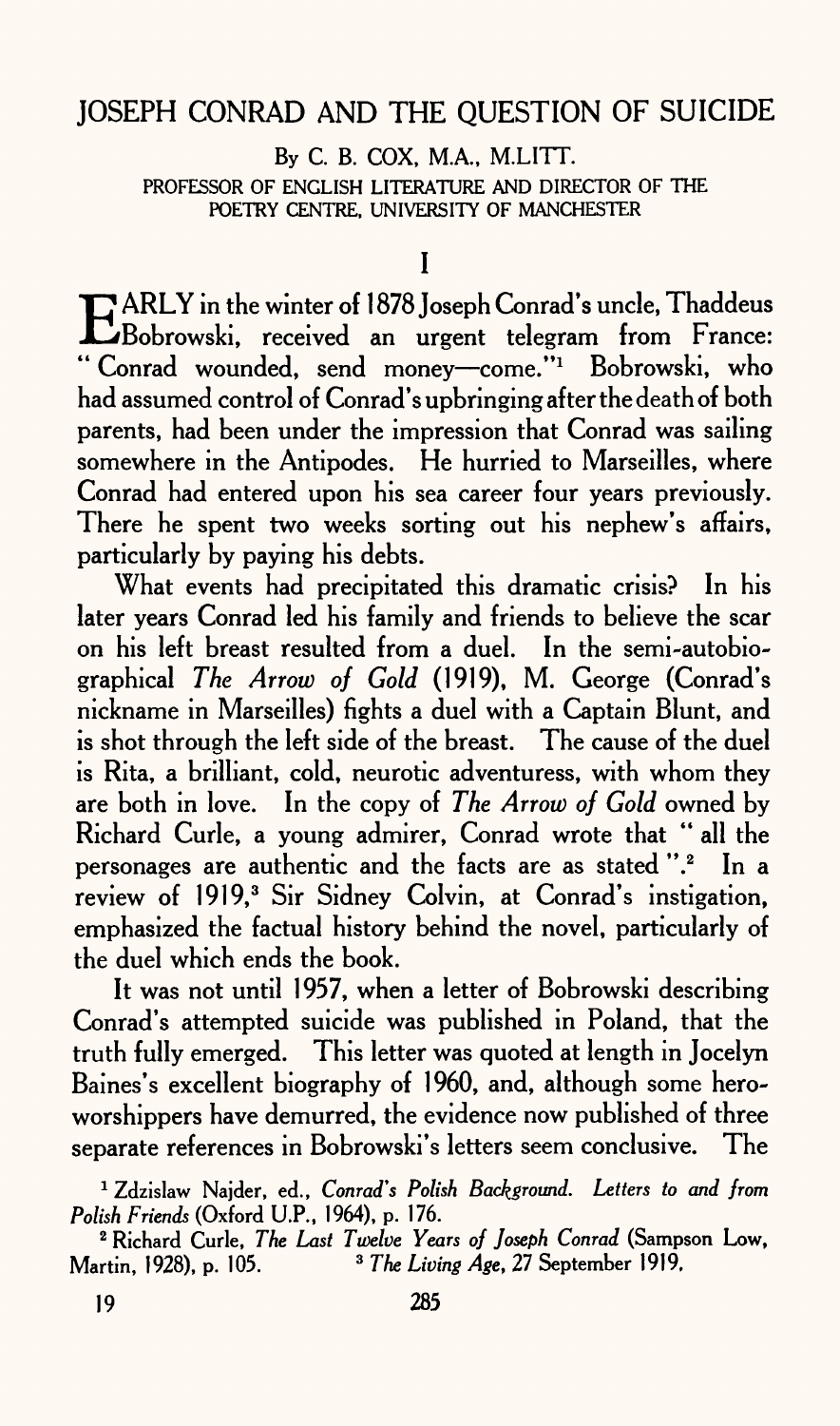main letter was sent to Stephen Buszczynski, a close friend of Conrad's father. It describes how Conrad had lost a large sum of money through smuggling and gambling:

Having managed his affairs so excellently he returns to Marseilles and one fine evening invites his friend the creditor [Mr. Fecht] to tea, and before his arrival attempts to take his life with a revolver. (Let this detail remain between us, as I have been telling everyone that he was wounded in a duel. From you I neither wish to nor should keep it a secret.) The bullet goes durch und durch near his heart without damaging any vital organ. Luckily, all his addresses were left on top of his things so that this worthy Mr. Fecht could instantly let me know, and even my brother, who in his turn bombarded me. Well, that is the whole story!<sup>1</sup>

As is usual in many attempted suicides, witness Sylvia Plath, Conrad hoped his self-injury would not prove fatal. He did not shoot himself in the head, and he arranged for a friend to arrive soon afterwards. The self-wounding represents a cry for help.

Was there a woman in the case? We shall probably never know. Bobrowski mentions no such person, and there is psychological evidence that Conrad's amorous adventures in Marseilles had more existence in his imagination than in fact. It seems certain, therefore, that Conrad lied to his family and friends about his career in Marseilles, just as in his early days he lied to Bobrowski to obtain additional advances of money.

#### II

After the attempted suicide in Marseilles, Conrad suffered from fits of depression and nervous breakdowns, of varying importance, for the rest of his life. The injury he sustained while working as first mate on the *Highland Forest* on his way to Samarang in 1887 was followed by a sudden collapse of will, by inexplicable periods of powerlessness, and this pattern was repeated during many future crises of illness. Paul Langlois, who met Conrad in Mauritius in 1888, called him a " neurasthénique", and noted a tic of the shoulder and the eyes. He was easily startled by the least unexpected thing, the fall of an object on to the floor, or a banging door.

In letters to friends Conrad continually deplored his mental condition, using powerful language that on occasions must have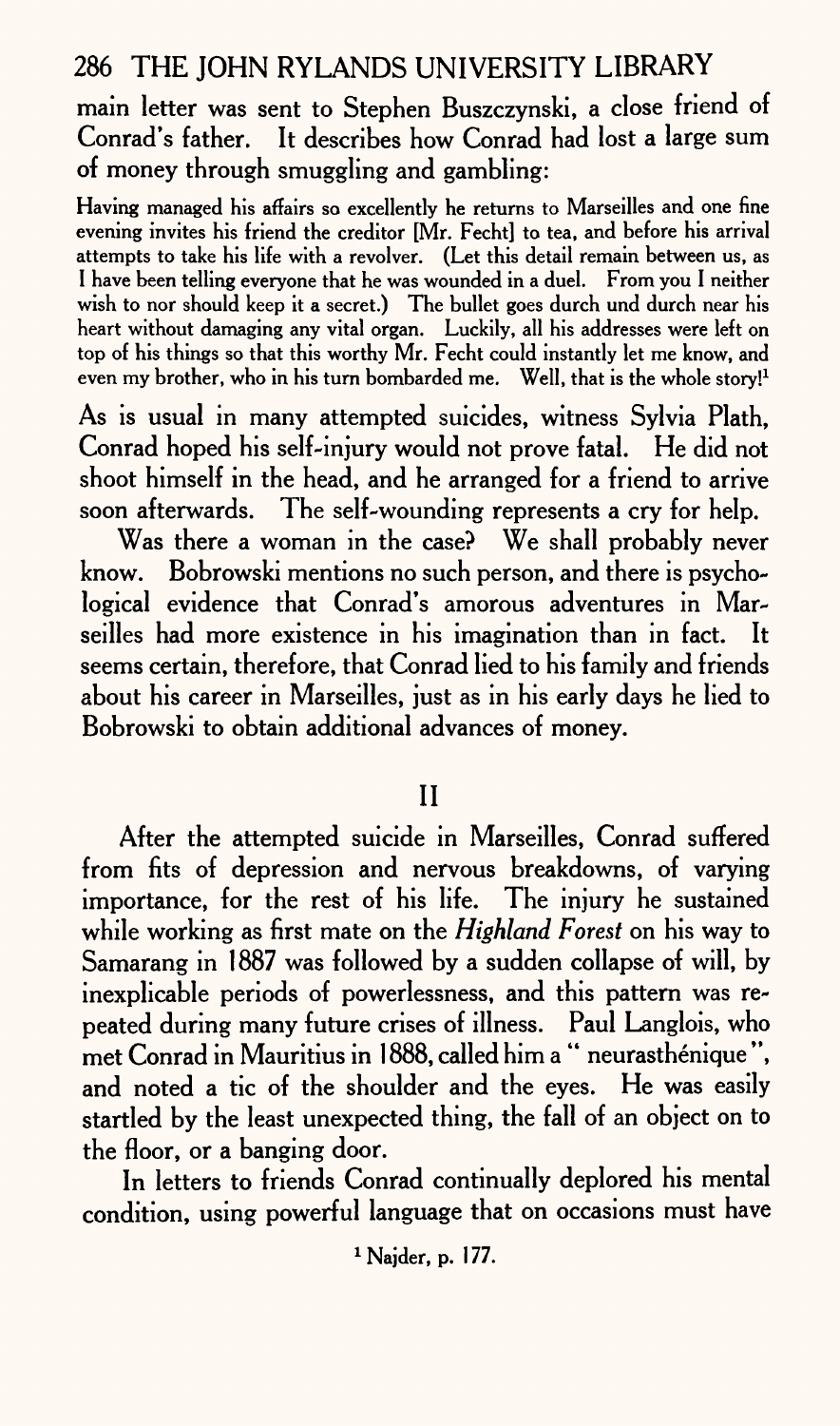thrown the recipients into consternation. In 1896 he wrote to Edward Garnett, his publisher's reader: "I have long fits of depression, that in a lunatic asylum would be called madness. I do not know what it is. It springs from nothing. It is ghastly. It lasts an hour or a day : and when it departs it leaves a fear."<sup>1</sup> And in 1898 to Garnett again : " I feel suicidal."<sup>2</sup> Words such If  $\frac{1}{1000}$  to Califort again: Their streams. We say sach as "weariness", "depression", "paralysis" and "suicide crop up again and again, giving evidence to his continual struggle against the urge to self-destruction. At times, his letters breed, as from a dunghill, images of disgust and horror at his own mental condition. "Difficulties are as it were closing round me," he wrote to Cunninghame Graham, the explorer, in 1900, "an irresistible march of blackbeetles I figure it to myself. What a fate to be so ingloriously devoured."<sup>3</sup> And to a distant relative, Marguerite Poradowska : " Comme tout est noir noir noir ... j'ai des accès de melancholia qui me paralysent la pensée et la volonté."<sup>4</sup> Literary composition in particular turned his brain into a quagmire, in which he struggled heroically against paralysis of the imagination. In 1898 he wrote to Cunninghame Graham of his " nerve-trouble—a taste of hell " : " An extreme weariness oppresses me. It seems as though I had seen and felt everything since the beginning of the world. I *suspect* my brain to be yeast and my backbone to be cotton. ... It seems to me I am disintegrating slowly. Cold shadows stand around. . . . My brain reduced to the size of a pea seems to rattle about in my head. I can't rope in a complete thought; I am exhausted mentally and very depressed."5 In 1903 he told John Galsworthy: " I am trying to keep despair under. Nevertheless I feel myself losing my footing in deep waters. They are lapping about my hips."<sup>6</sup>

After he completed *Under Western Eyes* in 1910 the nervous tension laid him up for three months. The manuscript of the

<sup>1</sup> Edward Garnett, ed., *Letters from Joseph Conrad*, 1895-1924 (Bobbs-<br>errill, 1928), p. 56. Merrill, 1928), p. 56.

3 C. T. Watts, *ed., Joseph Conrad's Letters to Cunninghame Graham* (Cambridge U.P., 1969), p. 129.

4 J. A. Gee and P. J. Sturm, *Letters of Joseph Conrad to Marguerite Poradowska, 1890-1920* (Yale U.P., 1940), letters of February and April 1895.

5 Letters of 16 February 1898, 9 December 1898, and 28 July 1900.

6 G. Jean-Aubry, *Joseph Conrad. Life and Letters* (Heinemann, 1927), i. 322.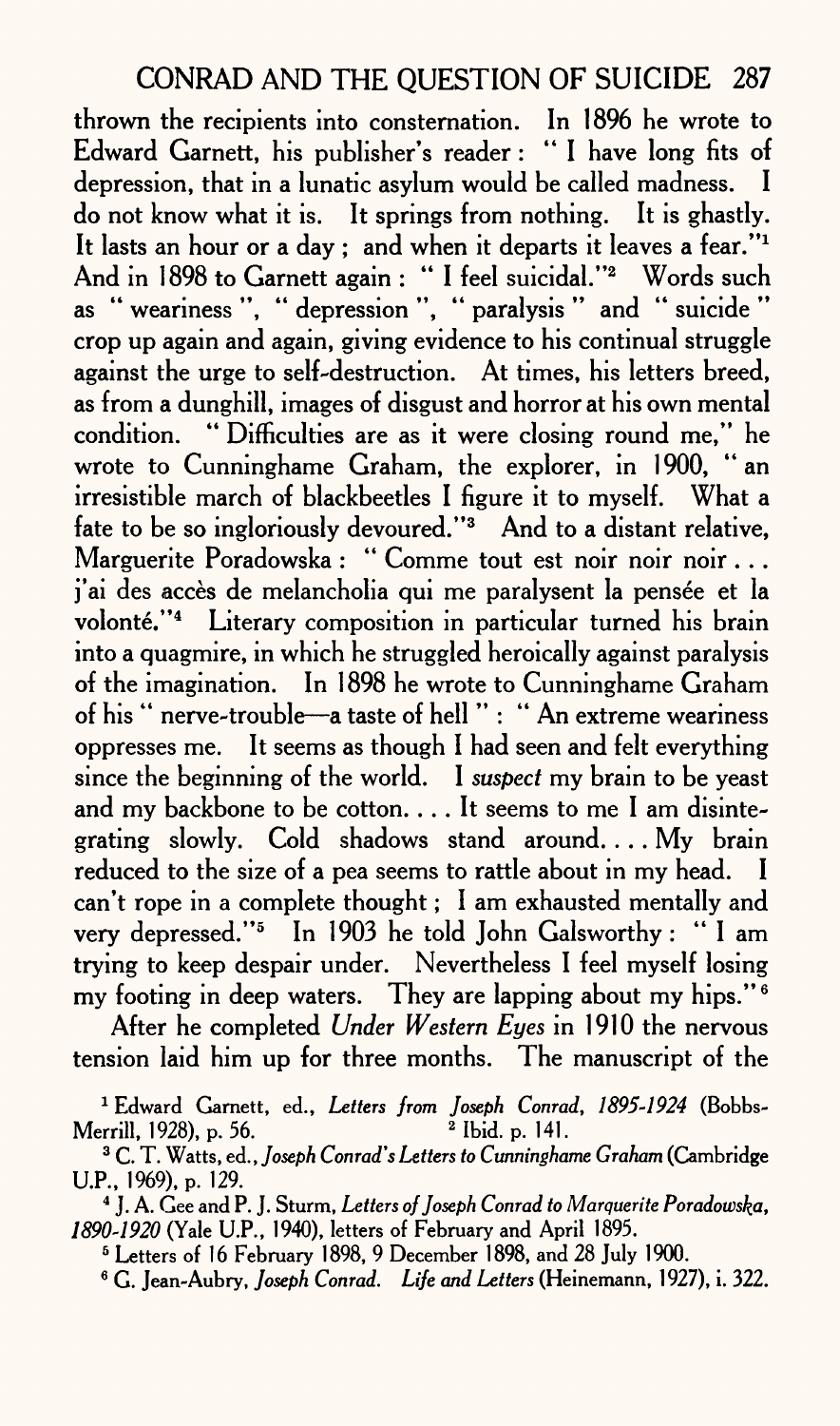novel lay on <sup>a</sup>table at the foot of his bed, and in his delirium he held converse with the characters. He even accused his doctor and Jessie, his wife, of trying to put him in an asylum. After he had recovered he wrote to Norman Douglas : " I feel like a man returned from hell and look upon the very world of the living with dread." $1$  It is arguable that after this terrifying nightmare Conrad deliberately repressed the sensitive, imaginative side of his nature, and forced his mind into safer, more normal channels of thought. This provides one explanation for the comparatively superficial quality of his post-1910 writings, and the naive falsification of the profundities of his major works in the author's notes he wrote in his later years.

With this background it is not surprising that in Conrad's fiction suicide and thoughts of suicide repeatedly occur. There are fourteen actual suicides in the fiction, though in this number I include Peyrol *(The Rover)* and Lord Jim, who could be called voluntary martyrs to an ideal. The others are Kayerts (" An Outpost of Progress "), Decoud *(Nostromo),* Captain Whalley ("The End of the Tether"), Renouard ("The Planter of Malata"), Heyst *(Victory),* Susan (" The Idiots"), Brierly *(Lord Jim),* Winnie Verloc *(The Secret Agent),* Erminia (" Caspar Ruiz "), Sevrin (" The Informer "), De Barral *(Chance)* and Jorgensen *(The Rescue).* In *Chance,* Flora is first seen by Marlow on a cliff top contemplating whether to throw herself over. Other characters, such as Alice Jacobus in " A Smile of Fortune ", talk about suicide, and many vigorous male characters, such as Cosmo in *Suspense,* and M. George himself in *The Arrow of Gold,* experience inexplicable hours of mental paralysis, of impotence when they are overwhelmed by a *tedium vitae.* Even Nostromo nearly jumps overboard from his schooner when he first sees the new lighthouse on the Great Isabel being built near his treasure. Conrad writes : " That man, subjective almost to insanity, looked suicide deliberately in the face."<sup>2</sup>

The reasons for the suicides vary considerably. Some are acts of desperation by people trapped in an impossible situation, such as Winnie Verloc's jump into the sea. Captain Whalley's suicide is a calculated manoeuvre in his struggle to provide

<sup>1</sup> Ibid. ii. 113. <sup>2</sup> Everyman's Library edition, 1957, p. 525.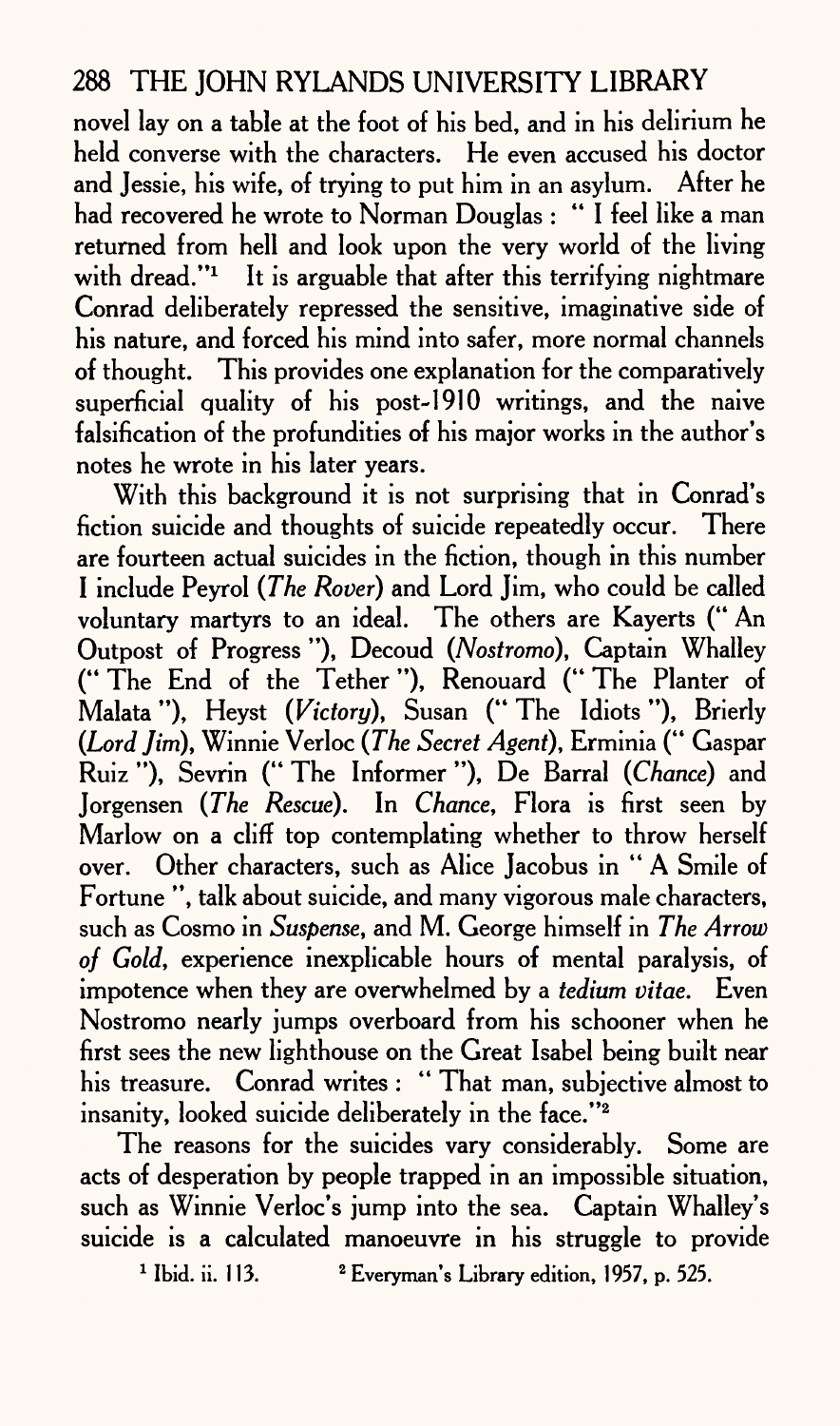financially for his daughter. Renouard is a masochistic, enraptured lover, who swims out to sea and oblivion when rebuffed by Felicia Moorsom, his *belle dame sans merci.* But the most interesting examples are Brierly and Decoud, who appear to choose suicide deliberately and consciously as a proper response to the meaninglessness of their lives. These two suicides reflect the temptation to which Conrad himself was attracted.

When in Mauritius he filled in a playful questionnaire prepared by the daughters of his host, he answered the question " Que désirerez-vous être? " " Should like not to be ".<sup>1</sup>

#### III

A variety of interpretations for Conrad's depression have been put forward. Clearly the view that attributes his illness to the suffering and shock of his Congo adventure in 1890 is untrue; his numerous childhood illnesses and complaints, plus his lifelong periods of breakdown, prove the existence of more deeply ingrained causes.

When Conrad was only 4 years old, he was taken with his parents into exile at Vologda in Russia, a punishment for their Polish nationalist activities. Of Vologda, with its bitterly cold climate, Conrad's father wrote: " The population is a nightmare : disease-ridden corpses."<sup>2</sup> Evelina, Conrad's mother, soon showed symptoms of an advanced stage of tuberculosis, and she died when he was 7. His father, Apollo Korzeniowski, died only four years later, after spending his last years absorbed in morbid religiosity and a cult of his dead wife. These early experiences must have put a great strain on Conrad's oversensitive nature. For some time he had no friends of his own age, and he developed habits of solitude, a depressive sense of loneliness which he carried with him to his grave.

Conrad's decision at the age of 16 to leave Poland and become a sailor was naturally opposed by his family. It has often been argued that this created in him a sense of betrayal and that he never overcame his guilt at his desertion of his country. According to this theory, in his heart he knew he had abandoned the

<sup>1</sup> Jocelyn Baines, *Joseph Conrad* (Pelican, 1971), p. 127. <sup>2</sup> Ibid. p. 28.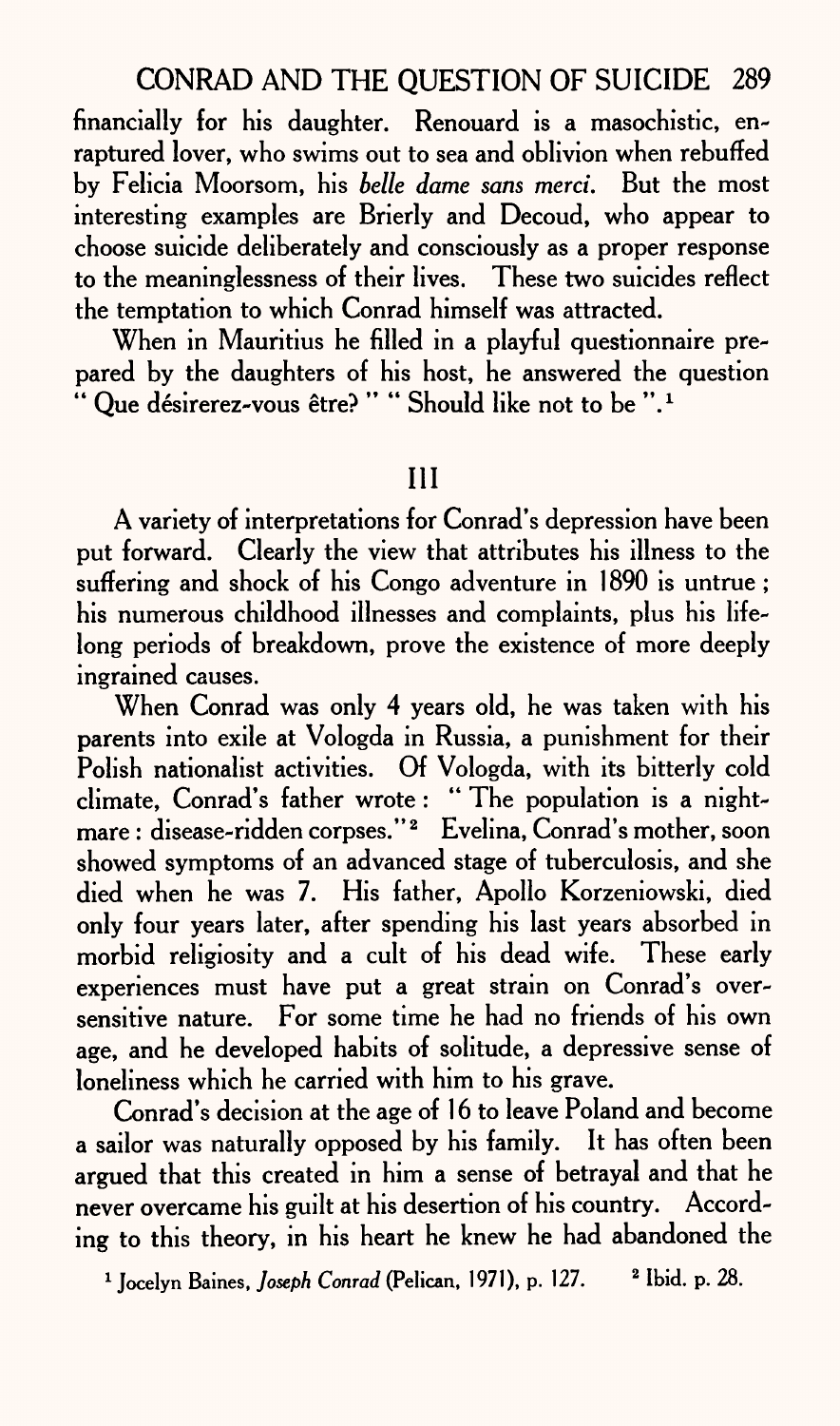cause for which both his parents sacrificed their lives. The desire for atonement and self-justification, therefore, dominated his life. Baines sees Lord Iim's jump over the side of the Patna, or Razumov's betrayal of Haldin in *Under Western Eyes,* as possibly unconscious symbolical representations of Conrad's action in leaving Poland. He draws attention to Conrad's use of the word \*' jump " to describe his own case : "I verily believe mine was the only case of a boy of my nationality and antecedents taking a, so to speak, standing jump out of his racial surroundings and associations." 1 Parallels can be drawn between Jim's efforts to vindicate himself after his desertion of the Patna and Conrad's own life. His sense of exile is brilliantly recreated in " Amy Foster ", in which Yanko Goorall, from Austrian Poland, is treated with cruelty and incomprehension when he is shipwrecked on the Kentish coast.

This theme of betrayal can be over-emphasized. Conrad's letters do not suggest a mind ridden by guilt complexes about Poland. He enjoyed the prospect of a return visit in 1914, and often wrote easily and sensibly about the folly of Poland's messianic ambitions. If we are looking for psychological explanations for his depression, then his sexual problems are probably more important. These have been astutely analysed by Thomas Moser in *Joseph Conrad: Achievement and Decline* (1957) and by Bernard Meyer in *Joseph Conrad. A Psychoanalytic Biography*  (1967), though the latter is carried away by his theories. Conrad's misogyny is evident throughout his life and works. He could not write satisfactorily about a physical relation between a white man and woman, and this explains why his worst short story is " The Return ". It also partly explains why *The Rescue,*  particularly the sections dealing with Lingard's infatuation with Mrs. Travers, gave him such difficulties in composition, so that it took him twenty years to complete. He was imaginatively more comfortable with miscegenation, as in *The Outcast of the Islands,* but even in this novel the sexual embrace soon produces disgust and impotence in the man. There is no doubt that Conrad himself had strong heterosexual desires, for he was constantly infatuated with women. He made a fool of himself in

1 *A Personal Record* (Dent, 1946), p. 121.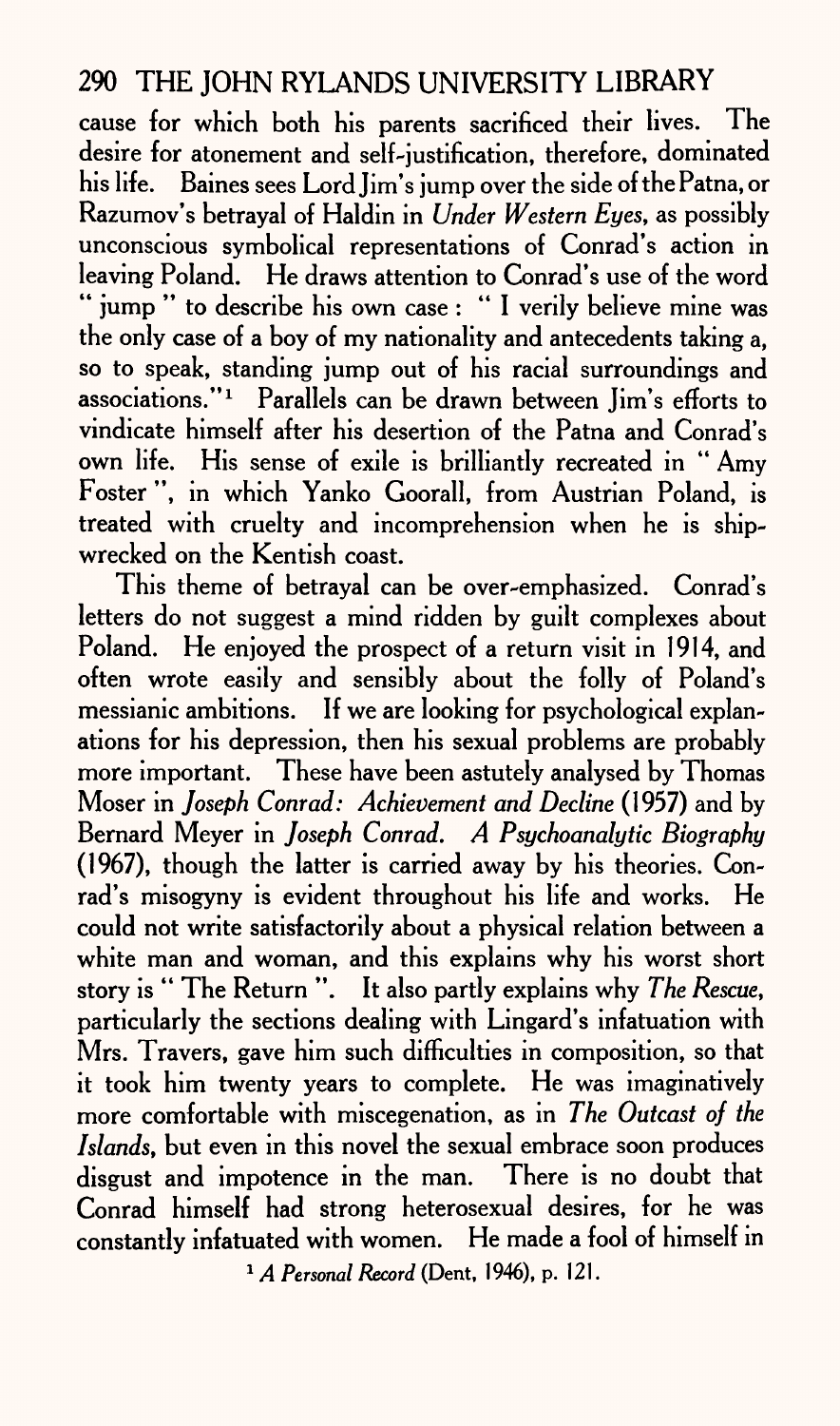Mauritius over Eugénie Renouf, who was already engaged; and over the seductive American, Jane Anderson, when he was an old married man. Yet the early death of his mother appears to have retarded his development, leaving behind an unconscious fear of incest with a white woman of his own family. His marriage with Jessie, so different in background from himself and out of touch with his intellectual pursuits, suggest that sexual arousal depended to some extent for him on an element of miscegenation. It is not surprising that after his successful proposal of marriage to Jessie he disappeared for three days, apparently too afraid to return.

At the core of these psychological disturbances there seems a basic uncertainty about his own identity. In many of his stories a kind of dismemberment of personality takes place. Just as Virginia Woolf divided herself up into six characters in *The Waves,* so Conrad is repeatedly concerned with two characters who reflect the composite nature of a contradictory identity. The best-known example is "The Secret Sharer", where Leggatt is an alter ego, an unrealized potentiality in the character of the captain-narrator. There is also Kurtz in *Heart of Darkness,*  who in certain ways reflects the unconscious urges of Marlow's soul. The breakdown of such composite personalities into separate identities reflects Conrad's difficulty in creating <sup>a</sup> synthesis for the warring elements in his own nature. He often uses the image of the mirror, like a man obsessively scrutinizing his face in search of his real self. In " The Secret Sharer ", the Captain is struck by the similarity between himself and Leggatt: " It was, in the night, as though I had been faced by my own reflection in the depths of a sombre and immense mirror." The same phenomenon appears in the poetry of Sylvia Plath. This uncertainty about identity is endemic in modern literature, of course, and in this way Conrad reflects the malaise of the contemporary disintegrating personality. His own jumps from Poland to France to England, from aristocrat to seaman to novelist, made him a living embodiment of this breakdown. His life and art testify to a continual, by and large unsuccessful search for a stable identity.

Also, he had to endure the problems of an alien language. Like Nabokov, he understood the fallibility of words, their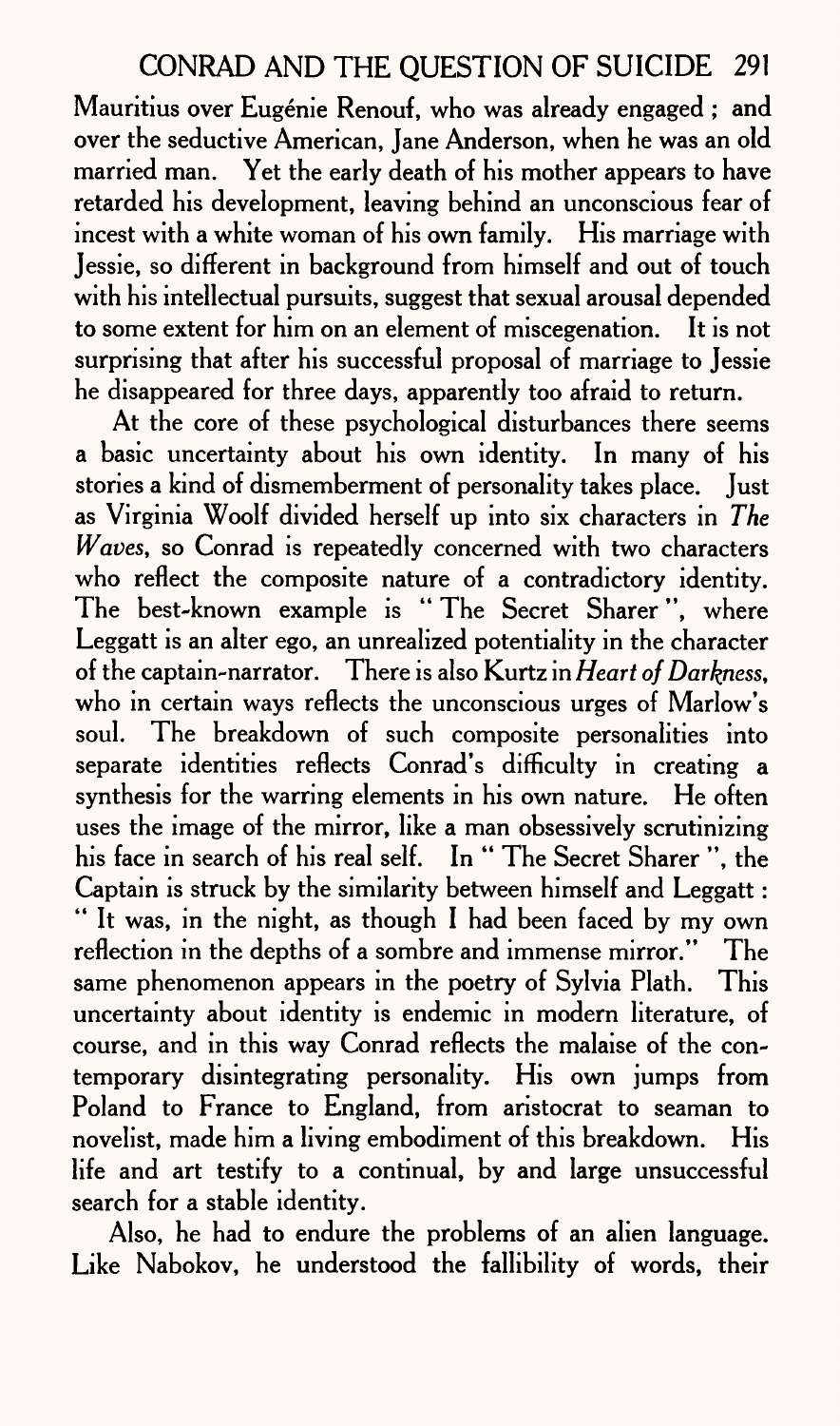different roles in different languages. He chose English for his fiction probably because for ten years he had grown accustomed to the language ; perhaps he wanted to hide his fiction in a form unavailable to his Polish family. But, whatever the hidden reasons, the writing of English involved him in the radical problems of identity which haunt the twentieth-century imagination. George Steiner's comments on Nabokov also apply to Conrad :

A great writer driven from language to language by social upheaval and war is an apt symbol for the age of the refugee. No exile is more radical, no feat of adaptation and new life more demanding. It seems proper that those who create art in a civilisation of quasi-barbarism which has made so many homeless, which has torn up tongues and peoples by the root, should themselves be poets unhoused and wanderers across language.<sup>1</sup>

#### IV

Although his childhood and his self-imposed exile must count as major sources for his depressions, just as important was his conscious philosophy, his personal response to what he considered as the absurdity of the universe. His suicidal tendencies were nourished by a nihilism derived from his reading of books (particularly Schopenhauer) and from the climate of thought in the late nineteenth century. His doubts about his own identity were linked to philosophical scepticism about the nature of reality.

Conrad often explained the grounds of his pessimism in his letters. That the world must eventually cool down and disintegrate destroyed for him the illusion of progress. In 1898 he wrote to Cunninghame Graham :

Of course reason is hateful—but why? Because it demonstrates (to those who have the courage) that we, living, are out of life—utterly out of it. The mysteries of a universe made of drops of fire and clods of mud do not concern us in the least. The fate of a humanity condemned ultimately to perish from cold is not worth troubling about. If you take it to heart it becomes an unendurable tragedy. If you believe in improvement you must weep, for the attained perfection must end in cold, darkness and silence. In a dispassionate view the ardour for reform, improvement for virtue, for knowledge, and even for beauty is only a vain sticking up for appearances as though one were anxious about the cut of one's clothes in a community of blind men. Life knows us not and we do not know life-we

1 George Steiner, *Extraterritorial* (Faber, 1972), p. 11.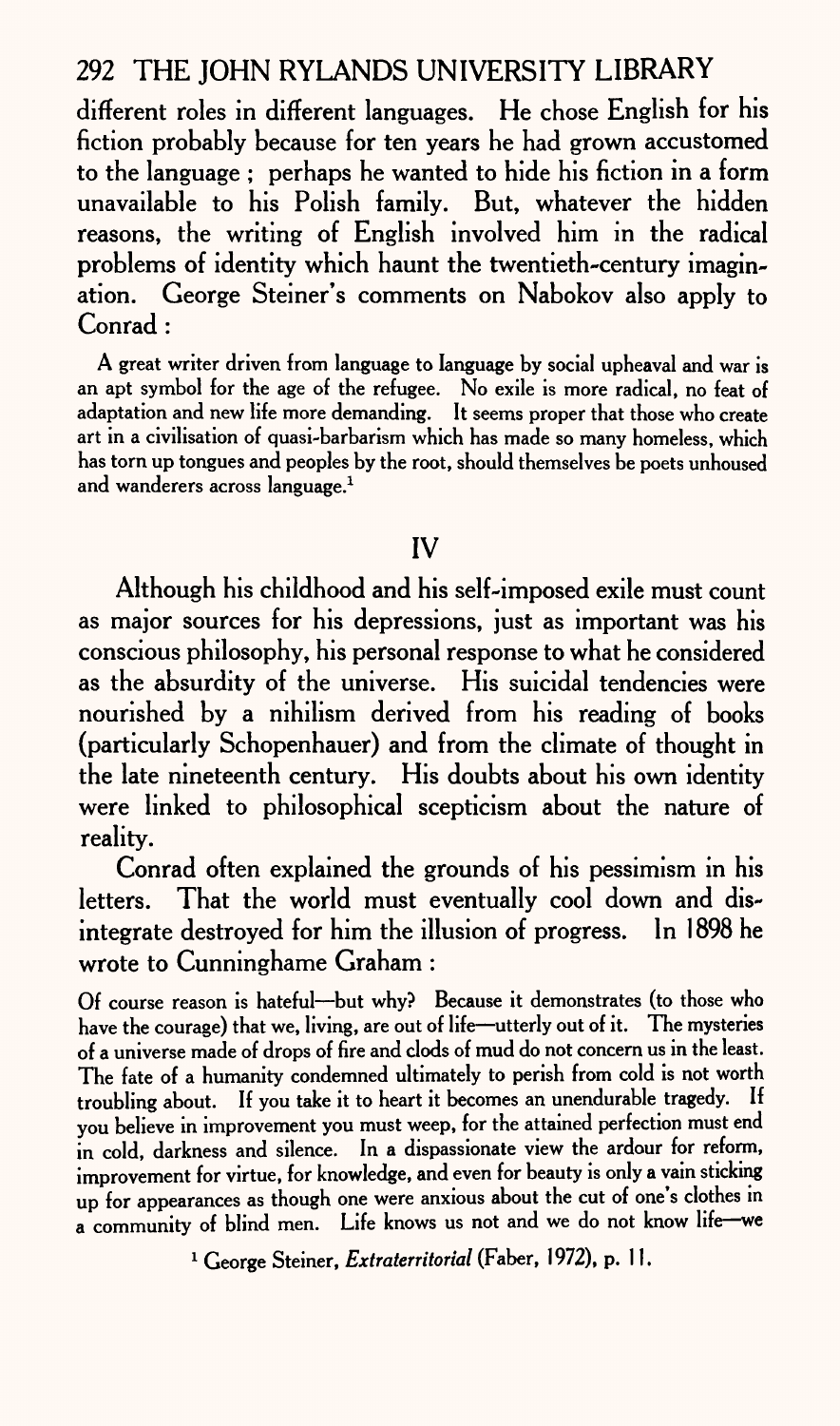don't know even our own thoughts. Half the words we use have no meaning whatever and of the other half each man understands each word after the fashion of his own folly and conceit. Faith is a myth and beliefs shift like mists on the shore ; thoughts vanish ; words, once pronounced, die ; and the memory of yesterday is as shadowy as the hope of to-morrow—only the string of my platitudes seems to have no end. As our peasants say : " Pray, brother, forgive me for the love of God." And we don't know what forgiveness is, nor what is love, nor where God is. Assez.<sup>1</sup>

'\* We, living, are out of life." This sense of a divorce between man and '\* reality ", of the inadequacy of our thought processes to comprehend our experience, is crucial in Conrad's best work (as in many twentieth-century writers). It is not surprising that he was fascinated by X-rays, for their hidden existence suggested to him the unknown realities of matter behind the illusory forms available to our senses. After attending a demonstration of a Rontgen X-ray machine, he wrote to Garnett:

The secret of the universe is in the existence of horizontal waves whose varied vibrations are at the bottom of all states of consciousness . . . there is no space, time, matter, mind as vulgarly understood, there is only the eternal something that waves and an eternal force that causes the waves-it's not much-and by virtue of these two eternities exists that Corot and that Whistler. . . .<sup>2</sup>

Conrad is saying that the human world, including the finest productions of art, has developed from undifferentiated matter. This applies to the forms observed by the senses, to the structures of behaviour demanded by society, to the rational formulations of the mind. Behind such human ideas of order lies inert matter, formless, the primal darkness which transcends even the most basic categories of time and space. For many of Conrad's characters, the climax of their experience occurs when they journey into the darkness before creation ; the best-known example is Decoud's ride in the open boat across the blackness of the Placid Gulf towards his eventual suicide.

This central feature of Conrad's art has been brilliantly analysed by Royal Roussel in *The Metaphysics of Darkness* (1971). He demonstrates how for Conrad this darkness lies far behind all material things, as long as they continue to possess qualities of weight and mass. Stripped of all accessory details, the darkness stands as an indefinite, silent immensity, still as death. Objects

<sup>1</sup> Watts, p.  $65.$ <sup>2</sup> Garnett, p. 143.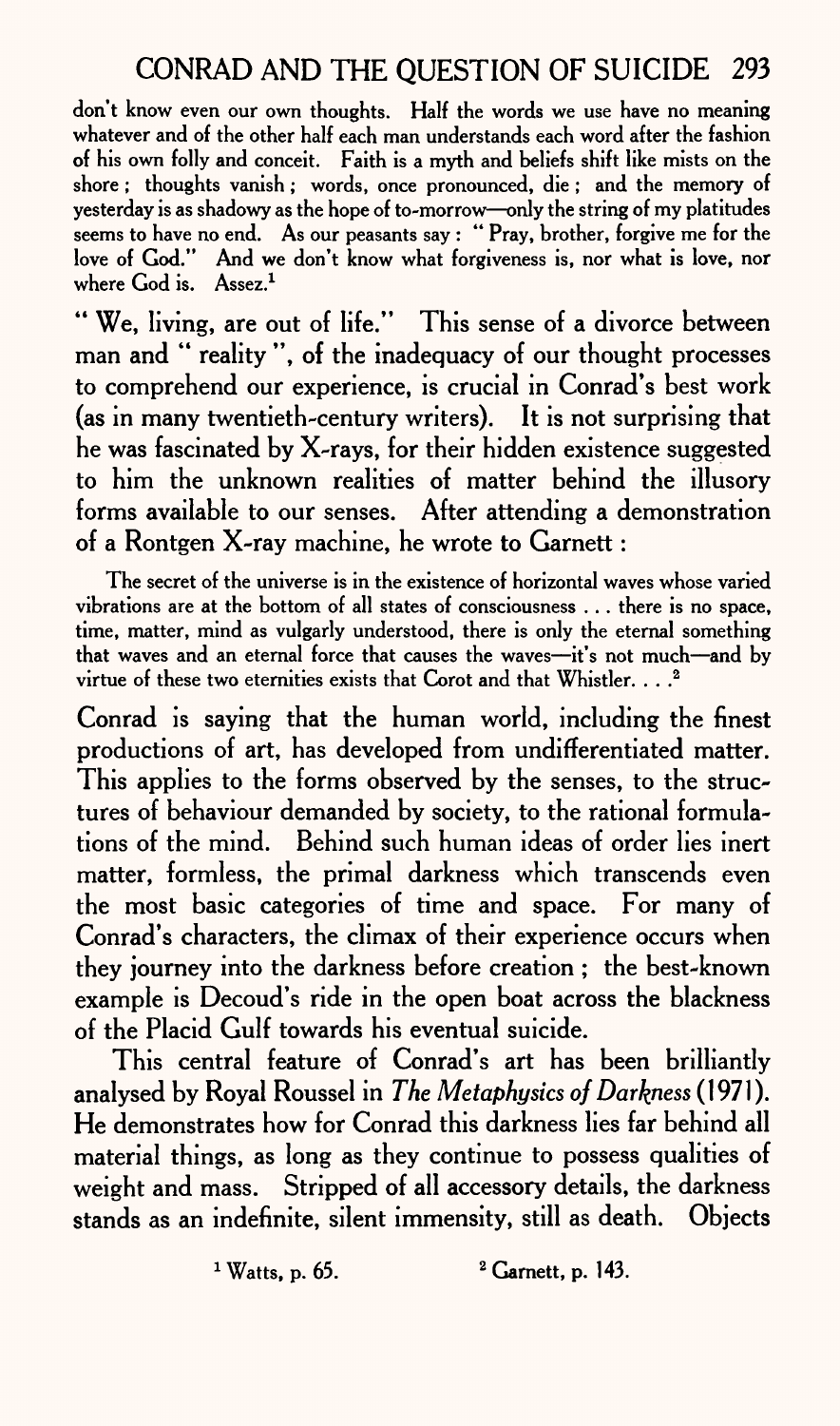like silver in *Nostromo* or the Russian plains in *Under Western Eyes* exist, in one form or another, from generation to generation. The human mind is vulnerable and infinitely precarious, whereas matter can be altered, but never annihilated. Decoud's suicide results from loss of faith in the world presented to him through his senses. The awareness of the eventual annihilation of the individual mind and all its constructs breeds a sense of ultimate illusion, of a universe absurd and meaningless.

In a letter to Cunninghame Graham in 1897, Conrad compares the universe to a knitting machine in a manner which would not seem inappropriate in one of Ted Hughes's nightmare poems :

There is a—let us say—a machine. It evolved itself  $(I \text{ am severely scientific})$ out of a chaos of scraps of iron and behold!-it knits. I am horrified at the horrible work and stand appalled. I feel it ought to embroider—but it goes on knitting. You come and say: "this is all right; it's only a question of the right kind of oil. Let us use this—for instance—celestial oil and the machine will embroider a most beautiful design in purple and gold." Will it? Alas no. You cannot by any special lubrication make embroidery with a knitting machine. And the most withering thought is that the infamous thing has made itself; made itself without thought, without conscience, without foresight, without eyes, without heart. It is a tragic accident—and it has happened. You can't interfere with it. The last drop of bitterness is in the suspicion that you can't even smash In virtue of that truth one and immortal which lurks in the force that made it spring into existence it is what it is—and it is indestructible!

It knits us in and it knits us out. It has knitted time, space, pain, death, corruption, despair and all the illusions—and nothing matters. I'll admit however that to look at the remorseless process is sometimes amusing.<sup>1</sup>

This is the paralysing vision with which Conrad was wrestling during his great creative years. The same kind of torment has had something to do with the suicides of modern artists such as Virginia Woolf, Hart Crane, Sylvia Plath or John Berryman ; it influenced the breakdowns of T. S. Eliot and Robert Lowell. Such pessimism is not a peculiarly modern phenomenon; but post-Darwin the primal darkness has taken one step nearer. In *Poets of Reality,* J. Hillis Miller writes : " The special place of Joseph Conrad in English literature lies in the fact that in him the nihilism covertly dominant in modern culture is brought to the surface and shown for what it is."<sup>2</sup> As in Stein's words in Lord

1 Watts, pp. 56-57.

2 J. Hillis Miller, *Poets of Reality* (Harvard U.P., 1966), p. 5.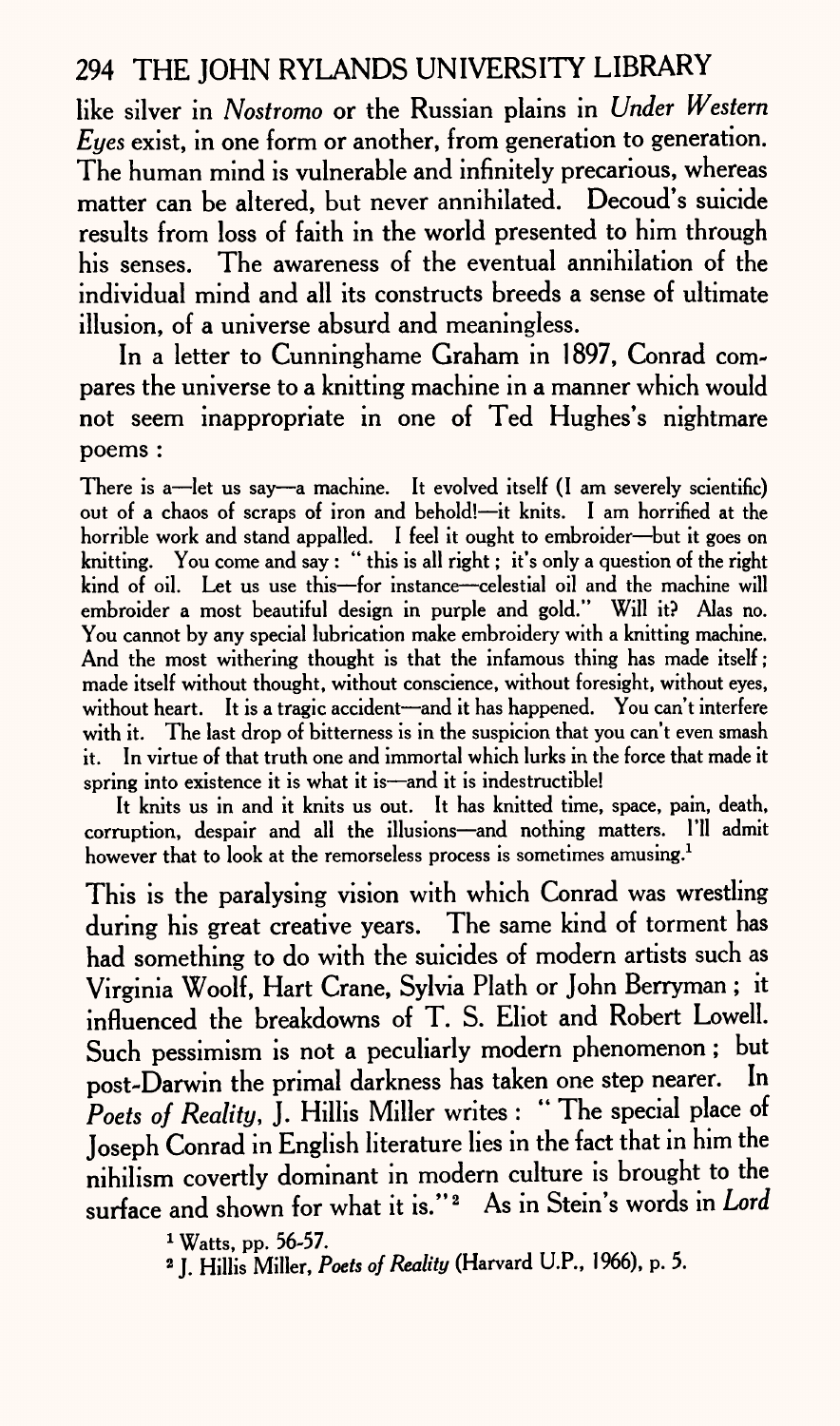*Jim,* society is a house of cards poised over an abyss. The Victorian illusion that mind can understand and control matter, can create a permanent civilized order, is shattered. Instead the eternal knitting machine annihilates mind. It knits us in and it knits us out.

Conrad would have agreed with the American poet Louis Simpson's scorn in " Moving the Walls ", for the Victorian attempt to transform leviathan into a museum-piece :

> Idiots. We too are all for reducing The universe to human dimensions. As if we could know what is human!

> > V

But how can human art fail to reduce the universe to human dimensions? What kind of artistic vision is appropriate to Conrad's pessimism? The withering paradox, with which Conrad struggled so desperately, is that the artist must be engaged in making shapes to prove that shapes cannot be made, in giving form to the formless. Like T. S. Eliot when he was composing *The Waste Land,* Conrad is seeking a *modus vivendi* to save him from silence in art and suicide in life.

In *The Limits of Metaphor* (1967), James Guetti explores how writers such as Melville, Conrad and Faulkner cope with this modern situation, and how they adequately express the inadequacies of language. Their narrative techniques exhibit <sup>a</sup> fundamental imaginative instability, a failure to compose experience in any way or to create coherent metaphorical structures of any sort. Ishmael, Marlow, Quentin Compson surround problematic experience with disparate allusions and suggestions, never emphasizing a single perspective as definite, and constantly relying, at crucial moments, upon the nearly simultaneous use of separate kinds of language and upon similes of the greatest but vaguest dimensions. Uncertain about the mimetic function of words, feeling that artistic consciousness is always, in a sense, outside " life ", Conrad seeks for imaginative formulations to prevent his readers from resting at ease in illusion. In *Heart of*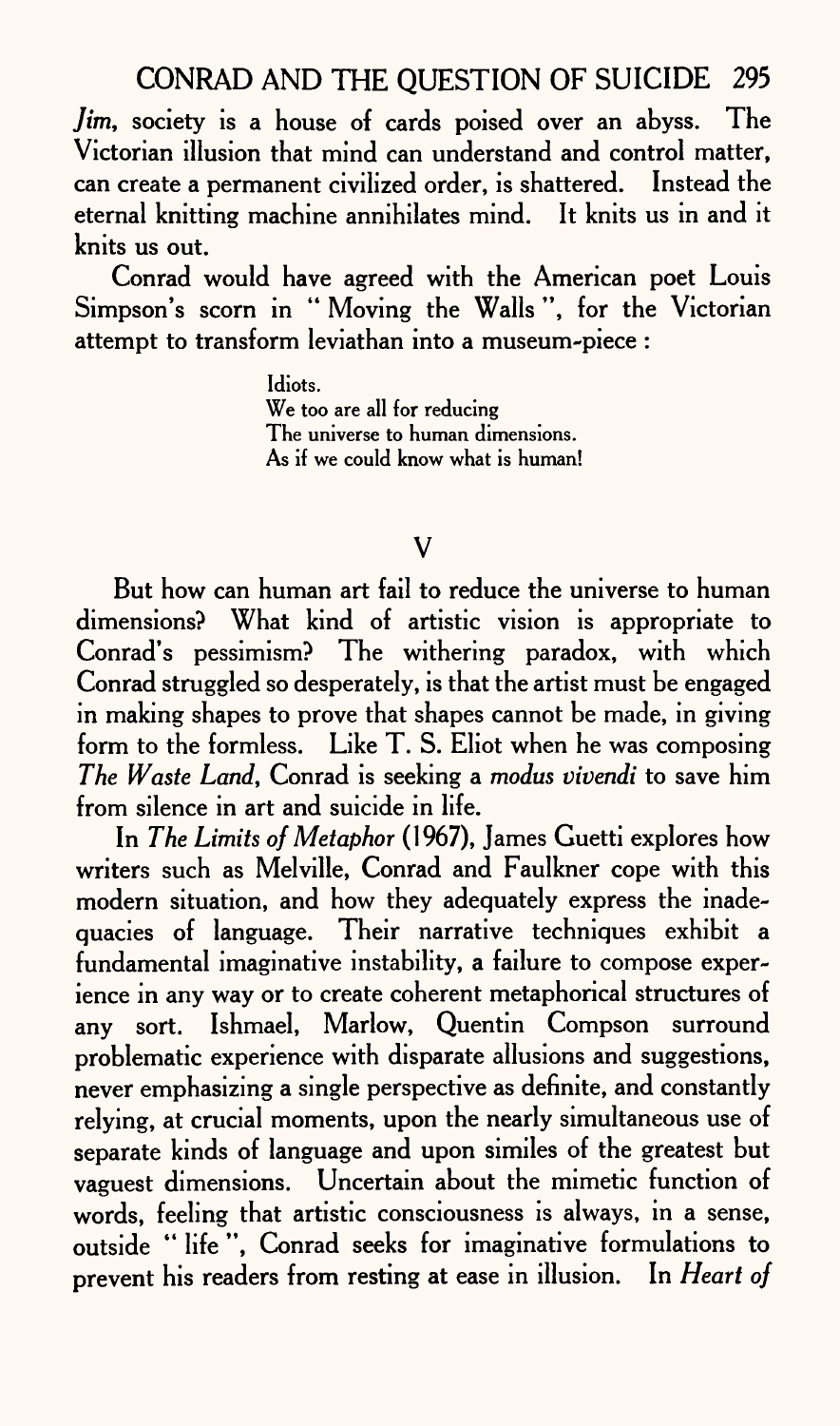*Darkness* we sense the inadequacy of language to express the existences that lie outside the thinking mind. Marlow is engaged on <sup>a</sup>quest, on a search into the interior for truth. This arouses an expectation in the reader of an approaching revelation, but the outcome frustrates this desire. For Conrad, a prime purpose of the novelist should be manipulation of the reader's responses. The breakings of time scheme, the multiple points of view, the device of the reflector within a reflector, ensure that no coherent interpretation can be imposed on the novel. Perspectives shift, waver, disperse, like mist on water.

According to Conrad, the proper response to the suicidal claims of moral nihilism is a stoical recognition of the precarious status of mind. The artist builds in language an acknowledgement of our incomprehension, a form of poised irresolution. Modern art, as Frank Kermode has written, goes out into the neutral air, remains in an area of non-commitment. In Conrad's greatest works there is a non-resolution of meanings ; endlessness is made an end. Hillis Miller describes how the novels hover between contradictions, light and darkness, motion and stillness, personality and anonymity, nothingness and substance, speech and silence, meaning and meaninglessness, servitude and freedom, time and eternity.

Such an approach must particularly stress the virtues of *Heart of Darkness, Lord Jim,* " The Secret Sharer " and *Nostromo.*  Conrad's genius also manifests itself in works such as *The Nigger of the Narcissus, The Secret Agent* and *Under Western Eyes,* but in my view these novels do not convey so completely his essential vision as an artist. Conrad found the poise of irresolution difficult to maintain. Like T. S. Eliot, he was often unsure about the effects he intended to achieve. Particularly after 1910 he was seduced by the allurement of chronological progress through plot development, and by a psychological longing for secure values. From his first contacts with the sea he admired the order and work ethic imposed on the crew of a ship. But his best work casts doubt on the validity of even this form of purposeful activity. In *Lord Jim,* for example, Conrad makes his own journey into the darkness, and looks for the kind of sensibility that can survive in the universe of the knitting machine.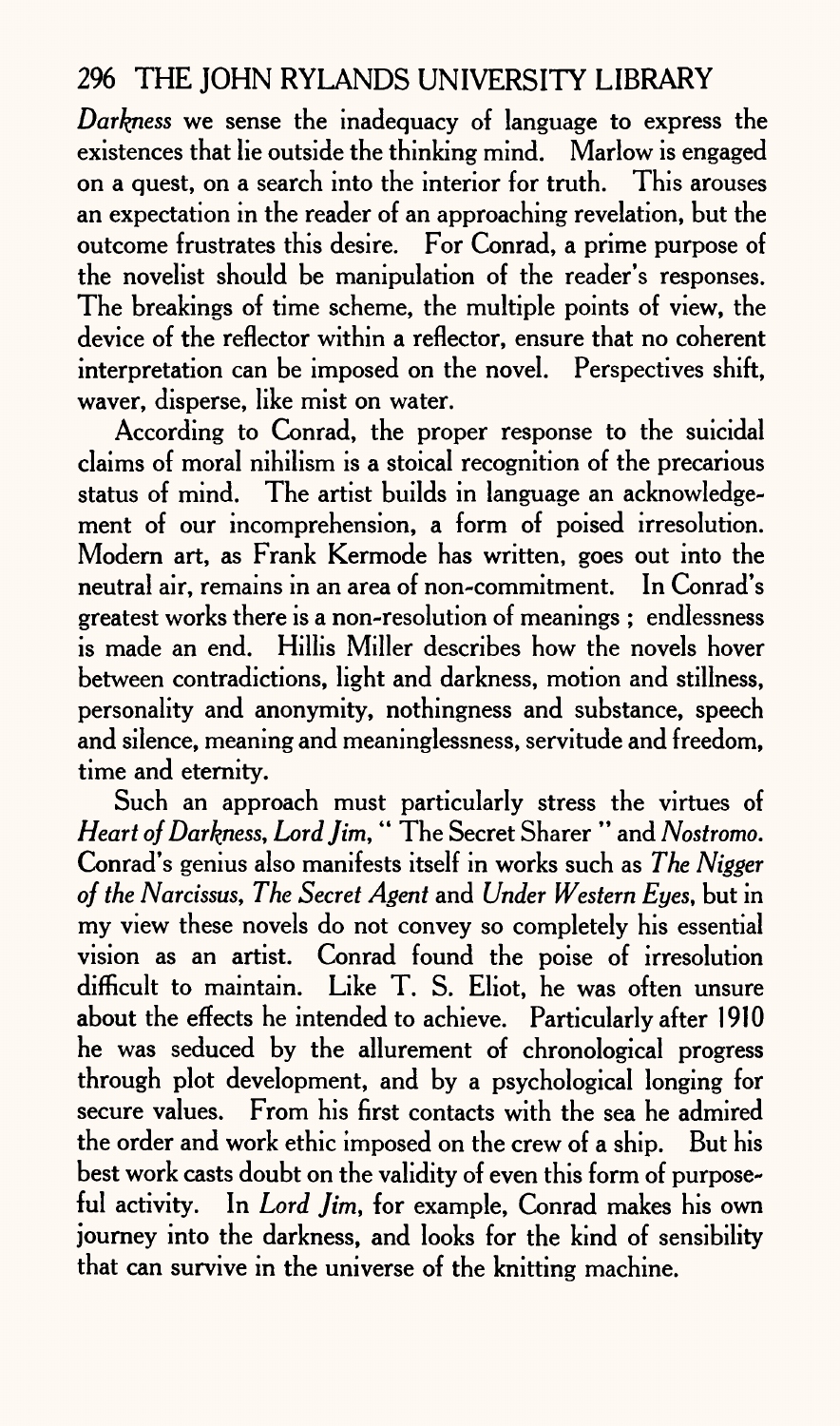This type of art presents difficult problems to the critic. What can rational criticism say about literature which denies the validity of reason? Recently a university professor began <sup>a</sup> lecture on Samuel Beckett by pointing out that his enterprise would seem absurd to Beckett. This did not prevent him from continuing with fifty minutes of polished exegesis. *Heart of Darkness,* for example, rejects the simplistic interpretation of critics. Baines's biography is excellent in its treatment of the life, but almost always inadequate in its critical commentary on the fiction. After quoting Conrad telling Cunninghame Graham that the idea behind *Heart of Darkness* is so wrapped up that his friend may miss it, Baines writes :

So wrapped up is it that one wonders whether Conrad was always clear as to his intention and whether one is justified in trying to unravel the story to the extent of imparting a coherent meaning to it.<sup>1</sup>

Here Baines fails to comprehend an art concerned to express <sup>a</sup> profound metaphysical scepticism, to be coherent about what must remain incoherent. On another occasion Baines writes straightforwardly in a manner characteristic of much Conrad criticism about how Jim was blameless to let Brown go free : " Some critics have asserted that Jim's life ended in defeat but despite the reference to his ' exalted egoism ' which recalls Brierly's suicide there can be little doubt that Conrad approved of Jim's action."2 Conrad might have replied : "If only issues were so simple! " In *Lord Jim* Conrad creates multiple points of view towards Jim's martyrdom, in order to disturb his readers into a lively sense of the uncertainties involved in moral action. Talking of " The Secret Sharer ", Baines says that " Conrad had no wish to condemn Leggatt but considered him an honourable man who had done something that other honourable men might equally well have done under similar circumstances ".3 Conrad is not thinking in these terms. Baines's language is too assertive, too categorical, in its discussion of motivation. He is out of touch with an artistic sensibility that feeds on irresolution, that makes art out of uncertainty, and considers human rationality an illusion.

<sup>1</sup> Baines, p. 273. <sup>2</sup> Ibid. p. 305. <sup>3</sup> Ibid. p. 430.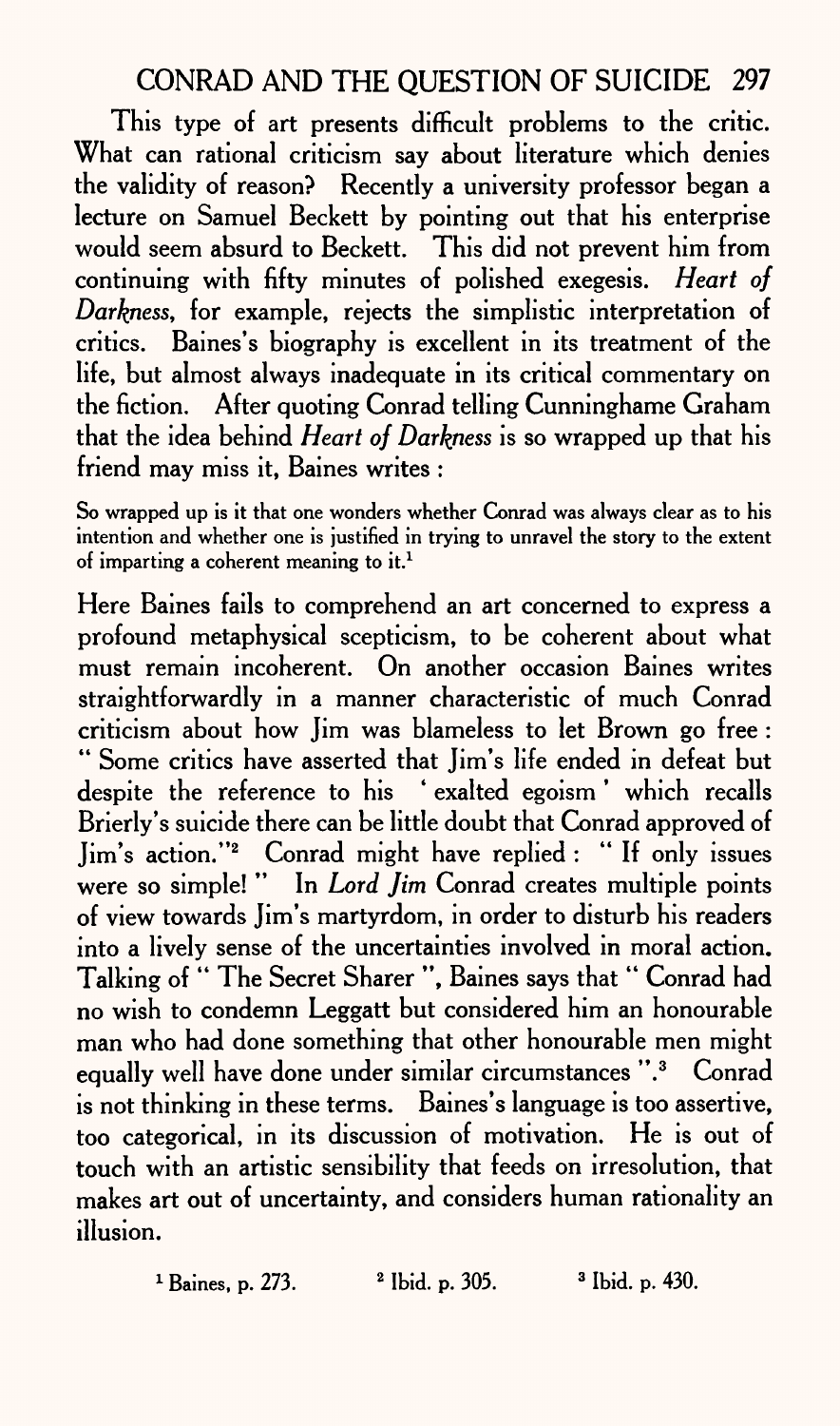#### VI

The suicide of Briefly in *Lord Jim* provides me with a final example of Conrad's method. The story is mediated to us through the subtle, wavering narration of Marlow ; and Marlow himself is not a first-hand observer of many important details. The account of the drowning is told to him two years later by Mr. Jones, Brierly's mate, whose selection of material is influenced by prejudice and sentimentality. The suicide remains mysterious. held at a distance because only known through these partial explanations. This element of mystery is also evoked by certain bizarre effects. Just before he jumps overboard, Brierly sets the log, and even puts in a drop of oil. His efficiency does not desert him even at the end, and yet ironically his suicide undermines his belief in confident service of the social order imposed by ship routine. The detail of the oil adds a little touch of absurdity, <sup>a</sup> hint that human habits of order are laughable illusion.

Both Marlow and Jones introduce doubt into their narration : " he was *probably* holding silent enquiry into his own case " says Marlow about Brierly's behaviour in the court-room. After describing how Brierly put four iron belaying-pins in his pockets to weigh him down, Jones interjects : " *Maybe* his confidence in himself was just shook a bit at the last." These uncertainties can be seen in the following paragraph :

The sight of that watery-eyed old Jones mopping his bald head with a red cotton handkerchief, the sorrowing yelp of the dog, the squalor of that fly-blown cuddy which was the only shrine of his memory, threw a veil of inexpressibly mean pathos over Brierly's remembered figure, the posthumous revenge of fate for that belief in his own splendour which had almost cheated his life of its legitimate terrors. Almost! Perhaps wholly. Who can tell what flattering view he had induced himself to take of his own suicide? (Chapter VI)

The story comes through a " veil". The mean pathos is " inexpressible". Such words, often repeated, reflect the impossibility of complete communication. And the final sentence is a question. We can never know Brierly's state of mind, for Marlow's supposition may be quite wrong.

We must speak in terms of probabilities. Brierly says to Marlow about the Patna: " Such an affair destroys one's confidence." Apparently Jim acts as a mirror for Brierly, as he